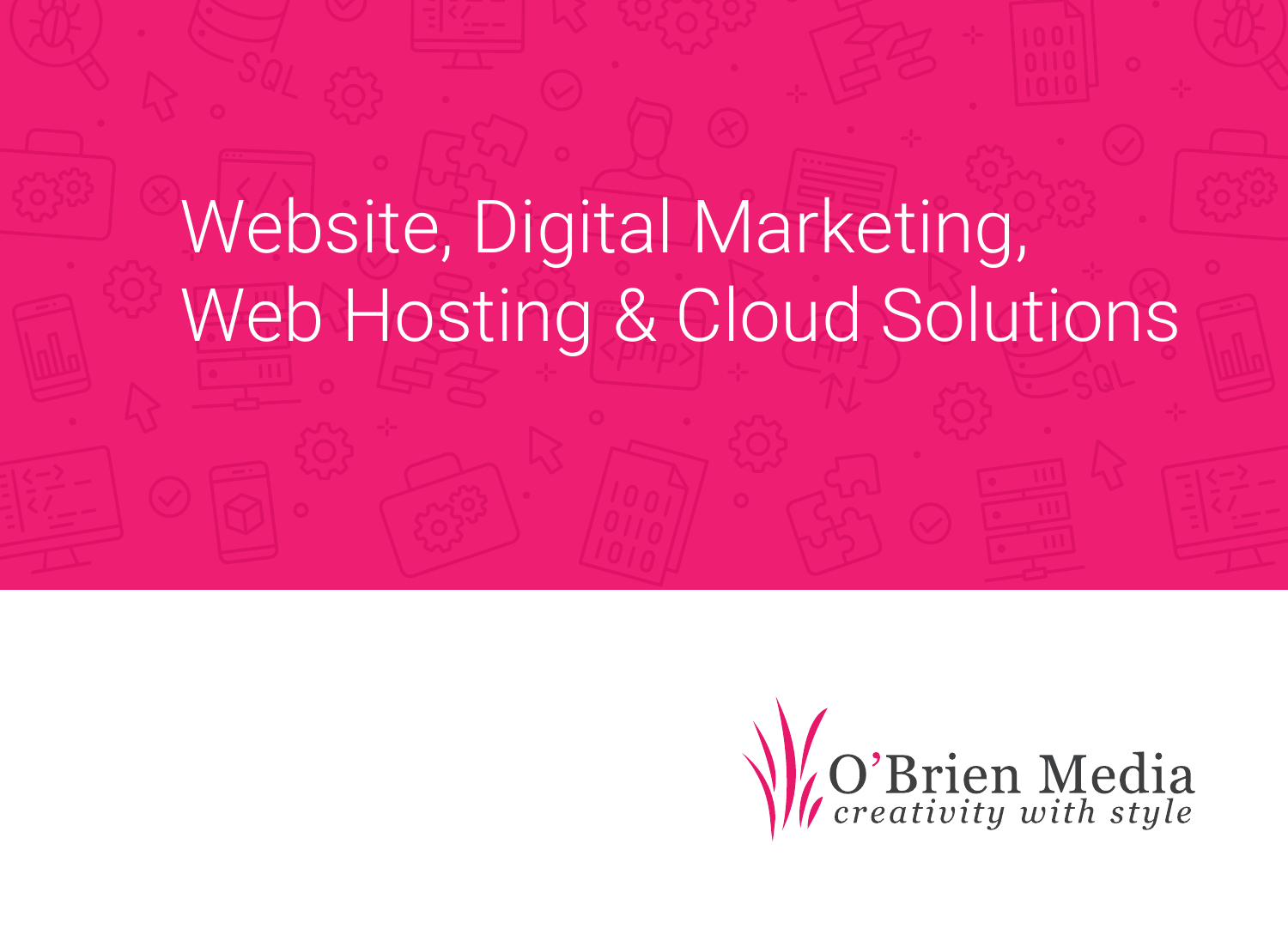### Our experience and skills

Our award winning creative team have over 15 years' experience developing and delivering digital solutions for small businesses and multi-nationals. We're certain we can help you realise the potential of your ideas.

We'll work closely with you to ensure we are able to provide you with the best solutions possible at a price you can afford!

- $\checkmark$  Our team has over 15 years' experience developing and delivering bespoke websites and applications
- $\checkmark$  We've worked on projects for multi-nationals, small businesses, charities and local government
- $\checkmark$  We work with a wide range of content management and ecommerce systems such as WordPress, Webflow, Drupal, Joomla, Magento, BigCommerce and Shopify. We're also BigCommerce and Shopify Partners - for more details please see our website
- $\checkmark$  Our in-house designers and developers have in-depth knowledge of HTML5, CSS3, Javascript, ASP and a whole host of programming languages including PHP, Perl, Ruby and more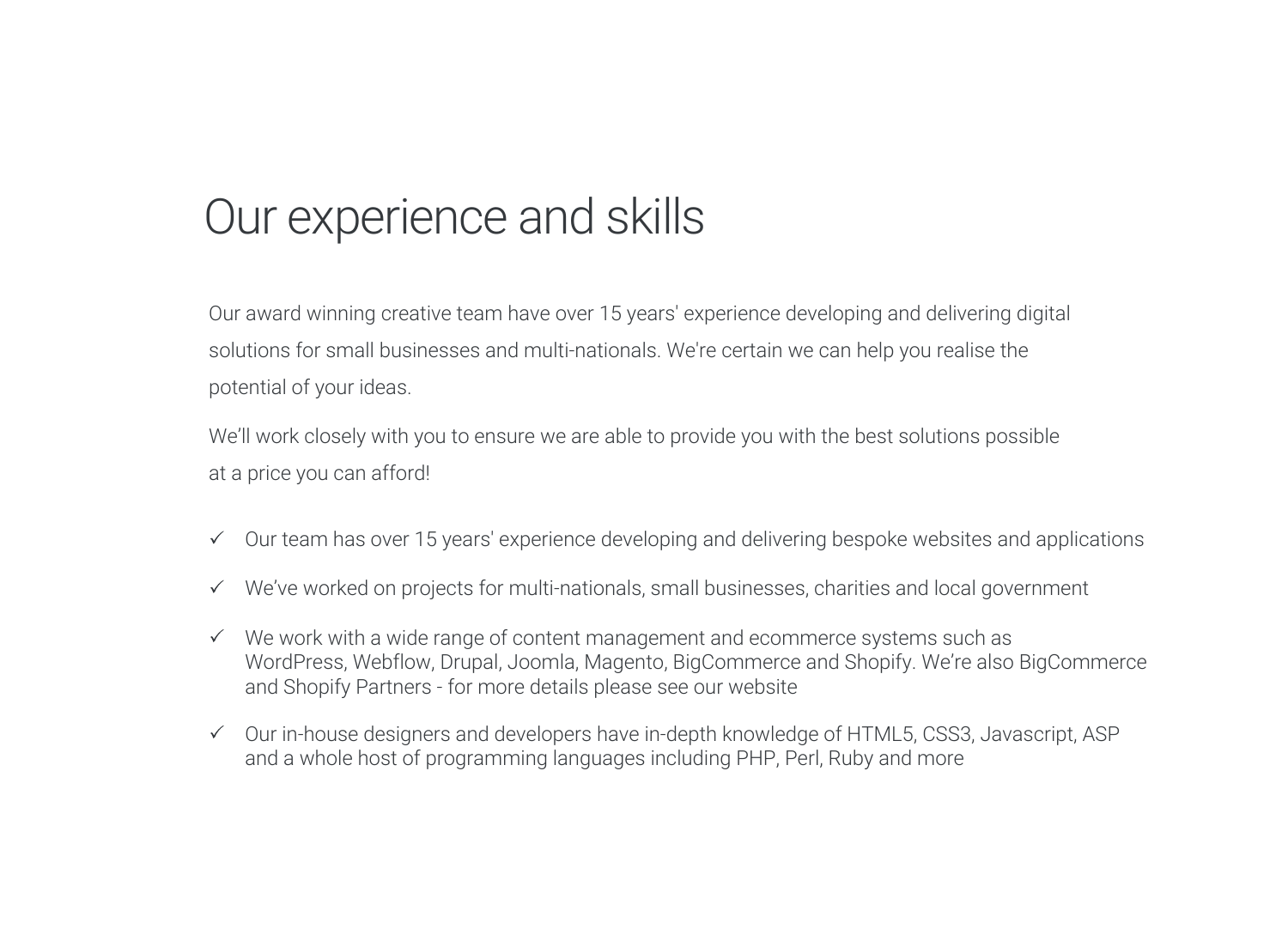### Five star service as standard

We're committed to providing the best possible service to our customers. Whether it's a 2,000 product eCommerce website or a simple one page website you'll receive the same level of service and attention to detail from our qualified designers and developers.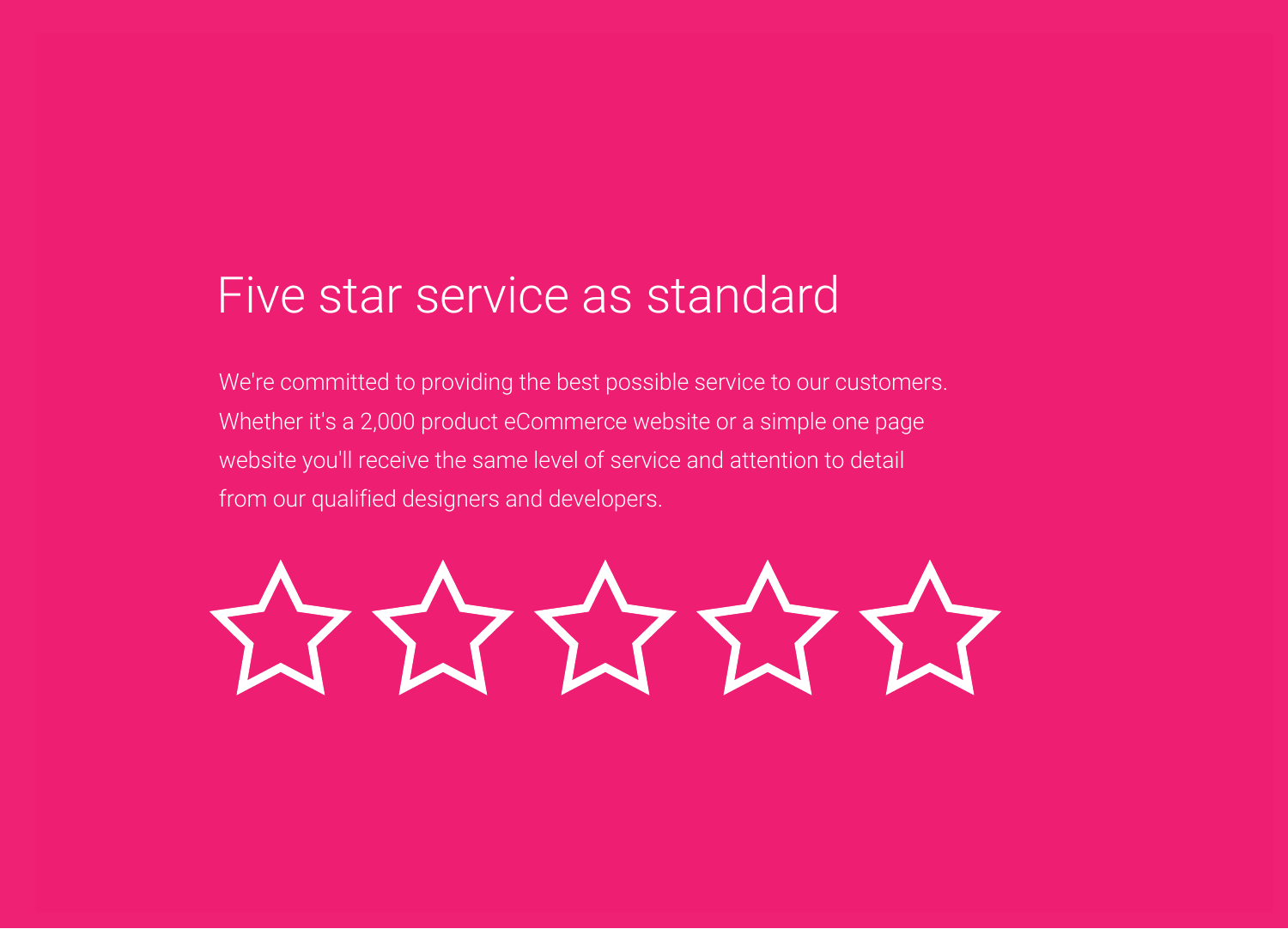## Easy to manage WordPress websites

WordPress is great to use to power and manage just about any website. There is a built in blogging platform, thousands of plugins for easy integration of analytics, image galleries, and it is great for search engine optimisation and ecommerce using the popular WooCommerce plugin or integrations with 3rd party services provided by BigCommerce or Shopify.

Best of all, it makes it incredibly easy for businesses to create and update pages on their own website. No more paying money every time you want to post a blog or add a new page to your site!

- $\checkmark$  Our website hosting platform was developed in-house to provide the best possible foundation for your WordPress website.
- $\checkmark$  All WordPress websites developed by O'Brien Media include real-time website visitor analytics, monthly website performance reports, and update monitoring to keep you informed.
- $\checkmark$  Here at O'Brien Media, we prioritise letting customers self-manage their websites and by selecting the simple but powerful 'Elementor' visual editor for websites this gives our customers the freedom to make changes as they need to.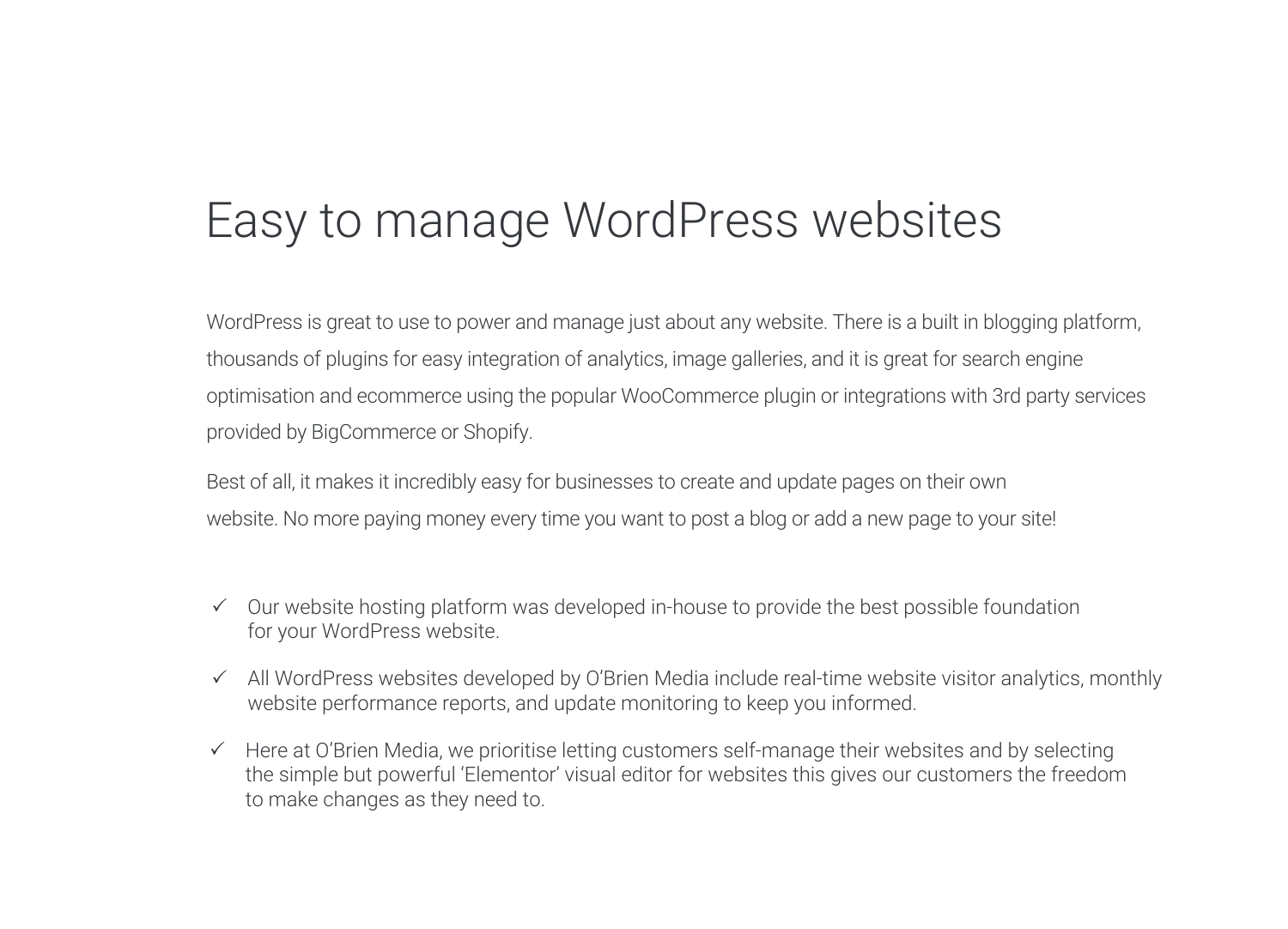- $\checkmark$  Publish with Ease If you've ever created a document, you're already a whizz at creating content with WordPress.
- $\checkmark$  Media Management They say a picture says a thousand words, which is why it's important for you to be able to quickly and easily upload images and media and use them on your website.
- **Search Engine Optimised WordPress is** optimised for search engines right out of the box.
- $\checkmark$  Publishing Tools WordPress makes it easy for you to manage content. Create drafts, schedule publication, and look at your post revisions.
- Importers Using blog or website software that you aren't happy with? WordPress comes with importers for blogger, LiveJournal, Movable Type, TypePad, Tumblr, and more.
- **Flexibility** With WordPress + Elementor, you can create any type of website you want and update your website to suit your business needs.

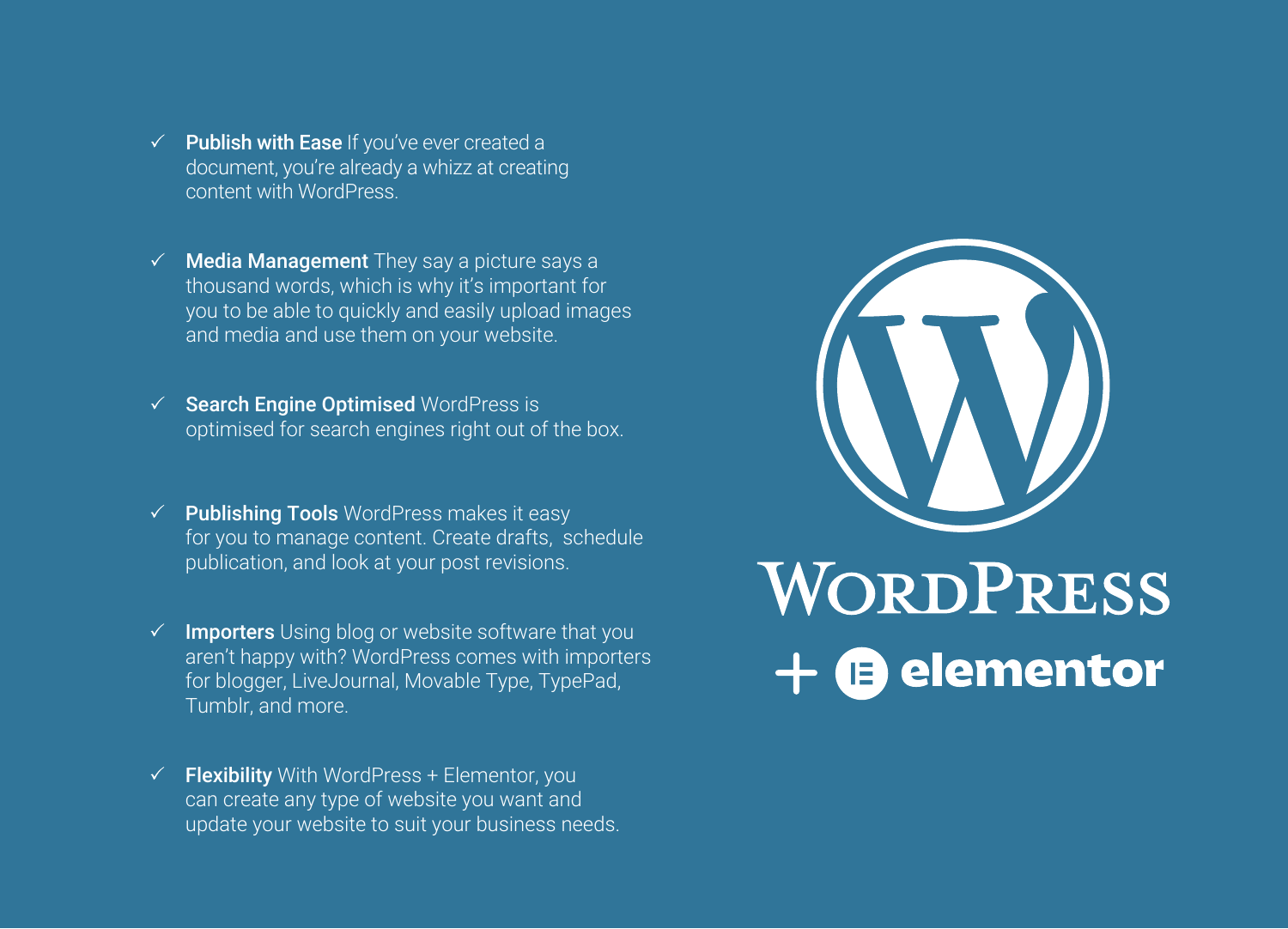## Social Media & Search Engine Optimisation

The importance of social media to small businesses has grown, but many business owners have difficulty keeping up on a regular schedule or have no idea what to post.

With the extensive knowledge of the different social media platforms, you can ensure that you are in safe hands with the team at O'Brien Media!

- $\checkmark$  It is estimated that 420 billion people will be active on social media by the first quarter of 2020. (Statista)
- As a result, not utilizing social media in the correct manner can result in your business losing out on new  $\checkmark$ eyes that are eager to see what your amazing products and services are all about.

A website must also be optimised for search engines (SEO) in order to rank on Google. Showing up high in Google's organic search demonstrates your site's relevance, trustworthiness, and authority. To stay at the top, your website needs to implement the latest SEO practices.

Our SEO techniques are proven to increase brand awareness through higher rankings and more traffic.  $\checkmark$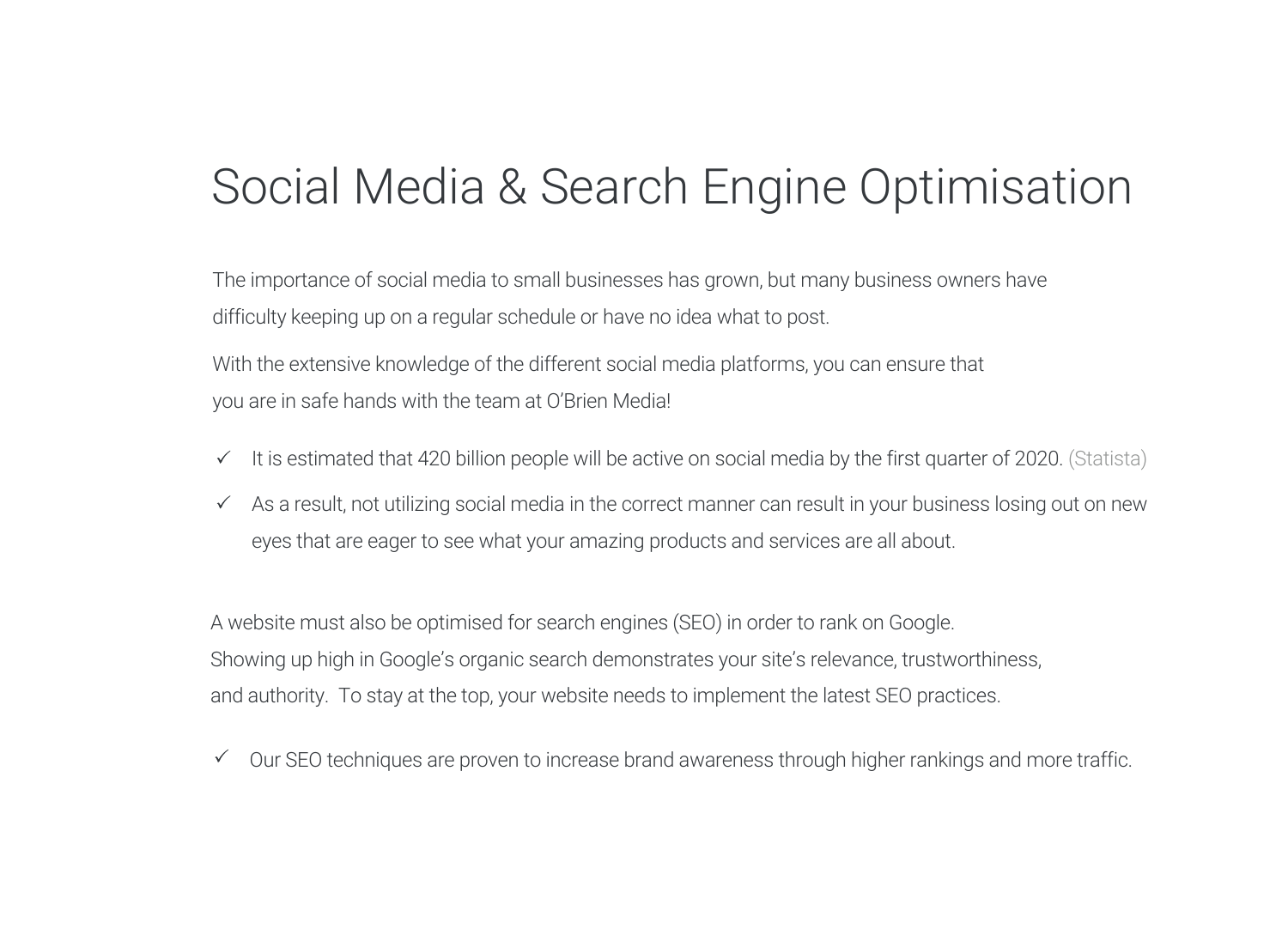- $\checkmark$  What does a digital marketing agency do? Agencies specialise in improving search engine rankings and social media visibility. Search engines such as Google and Bing and social networks such as Facebook and Instagram use hundreds of ranking factors to determine what to present every time someone types in a search term. As well as constant updates, these algorithms remain top-secret. Therefore, agencies provide a service for businesses that want to receive more highly targeted traffic to their sites.
- $\checkmark$  How do you stay in the know about Google and Social Media trends? An algorithm update can have a significant impact on businesses from all industries every now and then. We are kept informed of these updates through a number of tried and trusted channels. Our award-winning agency team can then react accordingly and implement any necessary measures to keep you in the top spot.

 $\checkmark$  Do I need to also use PPC (Pay Per Click) advertising? SEO produces a higher ROI than PPC! It makes sense to use PPC when you're first launching your company  $-$  it's a great way to build brand awareness and get your name out there. On the whole, SEO traffic can provide a better ROI than paid media in the long run but PPC can always be used to highlight specific offerings. We work with an industry leading partner to ensure your PPC budget is spent wisely.

 $\checkmark$  Why shouldn't I just handle things myself? Having a managed service means that digital marketing can be handled so that they are specific to that platform being used and utilise it in the best possible way by our professional team, giving you the time to focus on sales and other aspects of your business.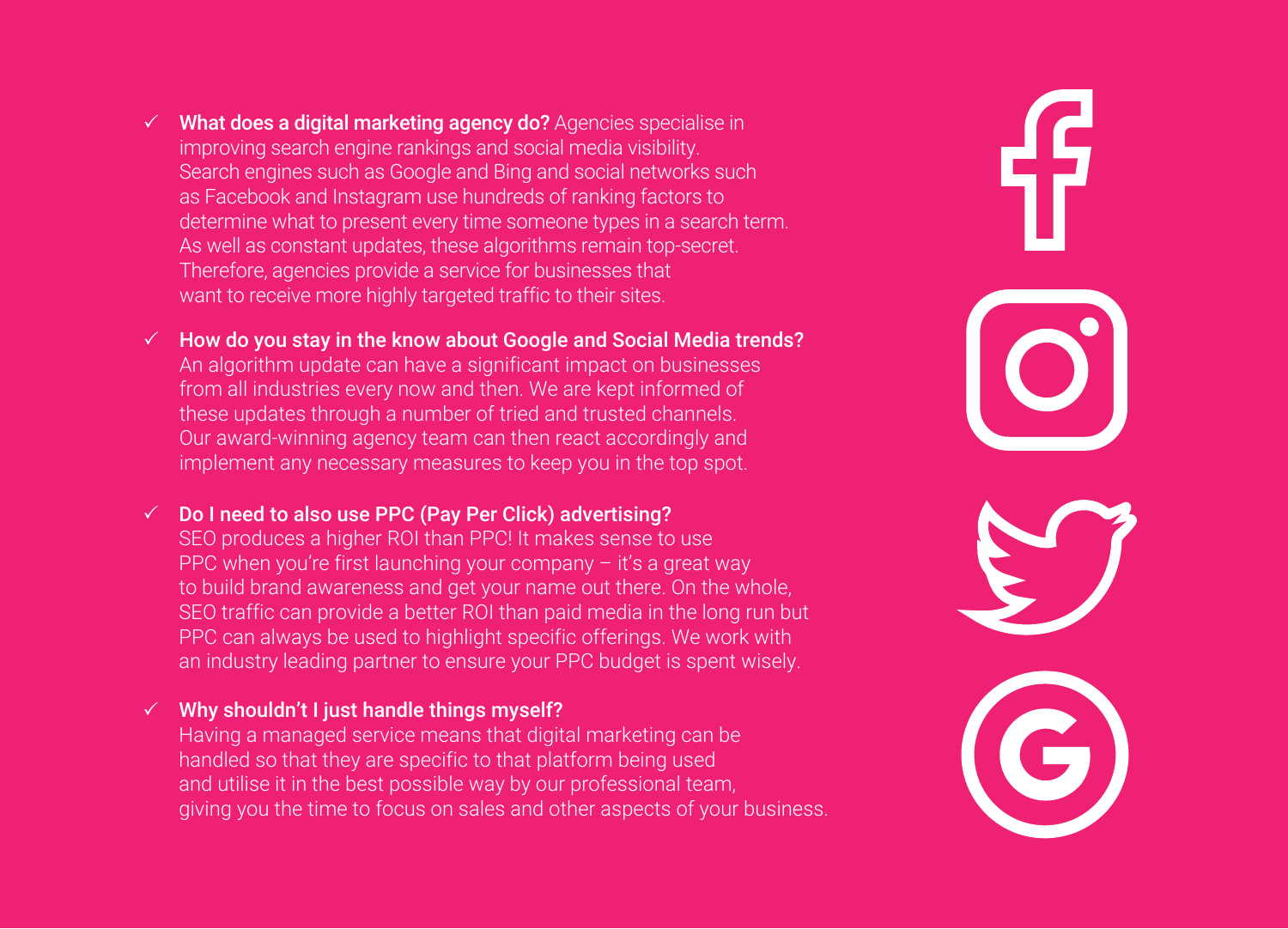# Hosting, Cloud Storage, and Office 365

#### Cloud Network Drive

Hosted in Microsoft Azure, Cloud Network Drive is ideal for small to medium businesses adopting a cloud-first approach, those thinking about moving from an end of life on-premises server, or for companies that want to work with both public and private clouds. Just like an on-premises drive, it sits on your PC or laptop as a desktop application and is easy to access through File Explorer in Windows.

#### Office 365 & Microsoft Exchange Email

Using the familiar Office apps you know and the power of the cloud, Office 365 lets you work virtually anywhere, anytime, across all your devices. No matter how you access and use Office 365, you receive the same seamless experience and enterprise-grade security to protect your business and customers. Office 365 is available in a wide range of packages tailored to suit any size or kind of business.





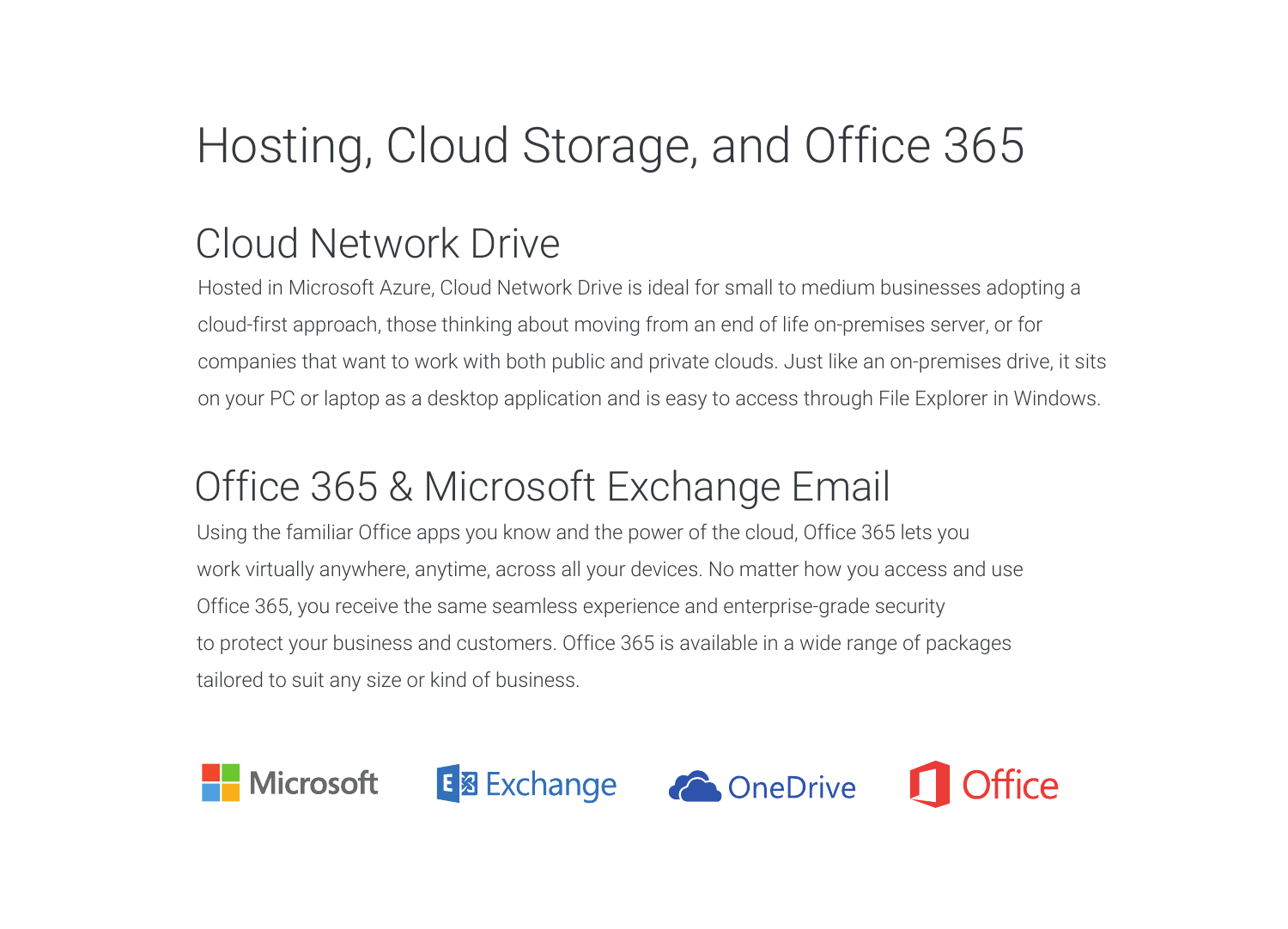#### Website hosting and cloud services

Whether your website was designed by O'Brien Media or not we've got website hosting solutions to simplify your business' online presence.

We do things differently to the big name hosting providers in that our hosting solutions are tailored to each website we design and host (and we host over 99% of the websites we design). This means that your site will have the best possible foundation.

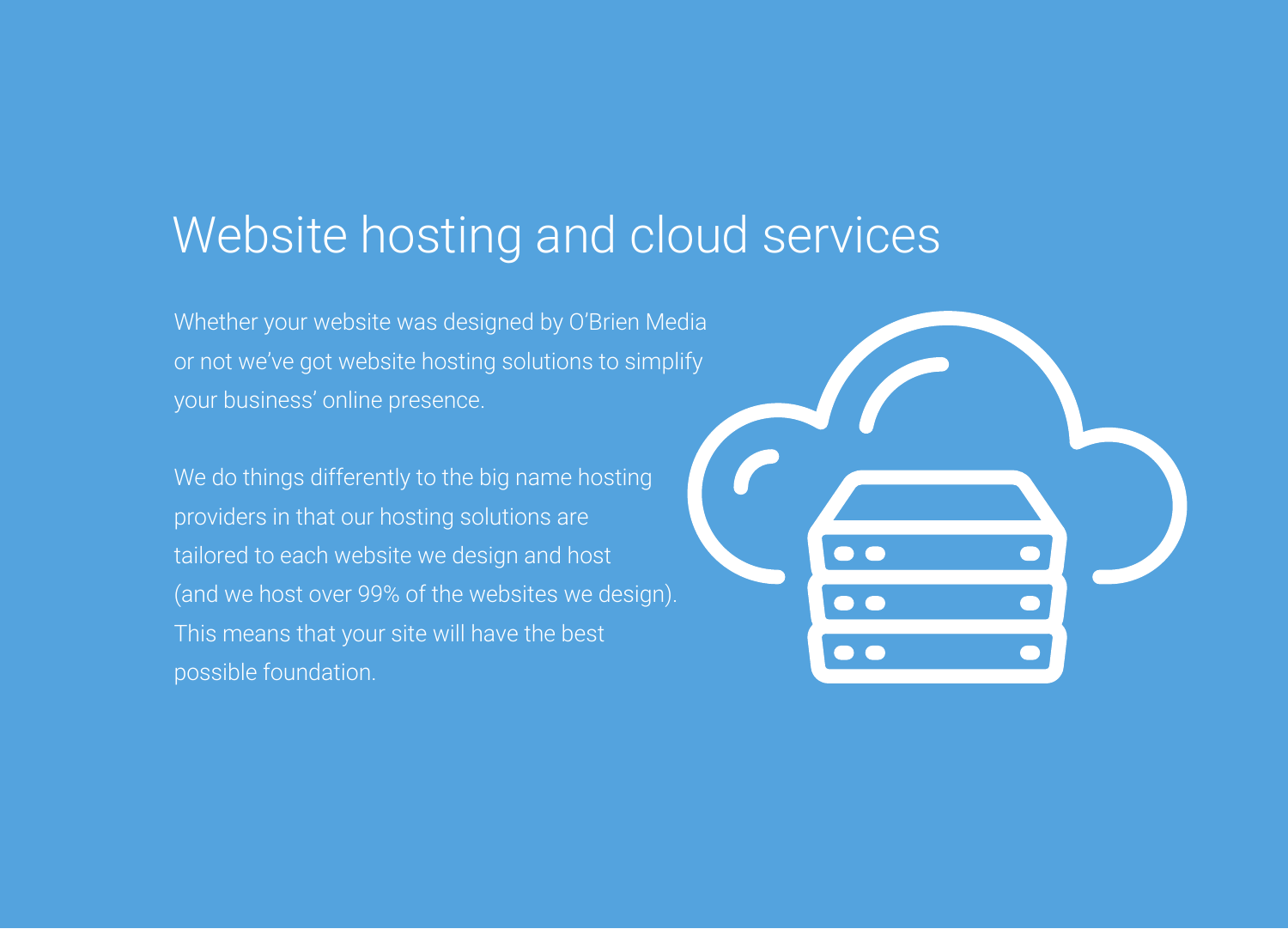### Keeping your website secure and stable

With many years of experience in server management, website design and development, and deployment we can handle just about any technical obstacle you can think of.

Regardless of whether your website was originally developed by O'Brien Media or not we can help resolve a wide range of technical challenges when it comes to popular content management, blogging, and ecommerce solutions such as WordPress, Zencart, Webflow BigCommerce, Magento, Shopify, Drupal, Joomla! and others.

- $\checkmark$  Securing your software in accordance with the developer's recommendations
- $\checkmark$  Upgrading your software to the latest stable and secure versions
- $\checkmark$  Setting up monitoring to keep and eye on the stability of your website or web app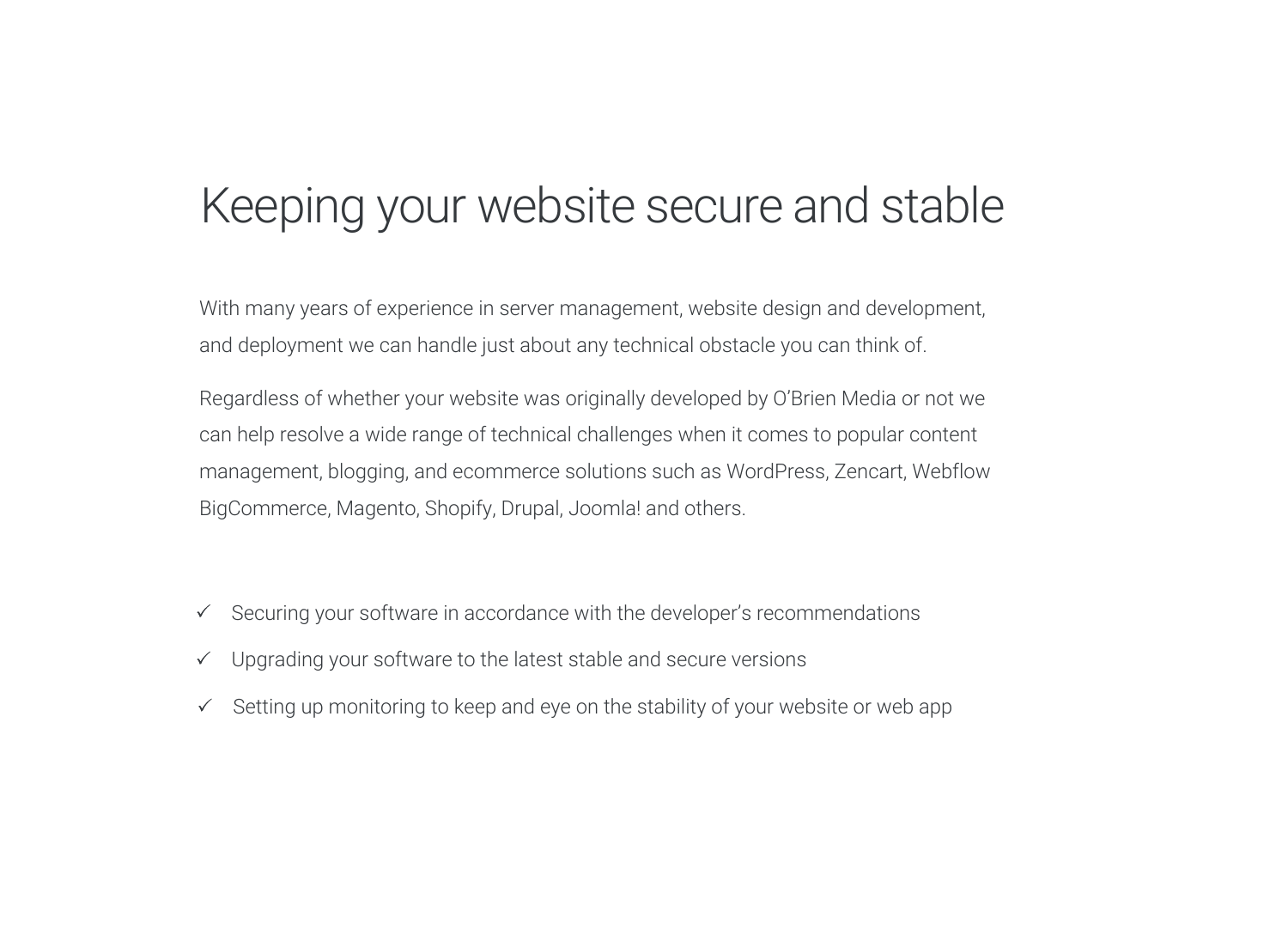## Is your website or web app misbehaving?

Our experienced technical team is focused on keeping your website and web based applications online 24/7/365.

Concentrate on running your business and never be distracted by your websites again. Subscribe to our website maintenance service and let our professional team take care of your website or web app so you don't have to!

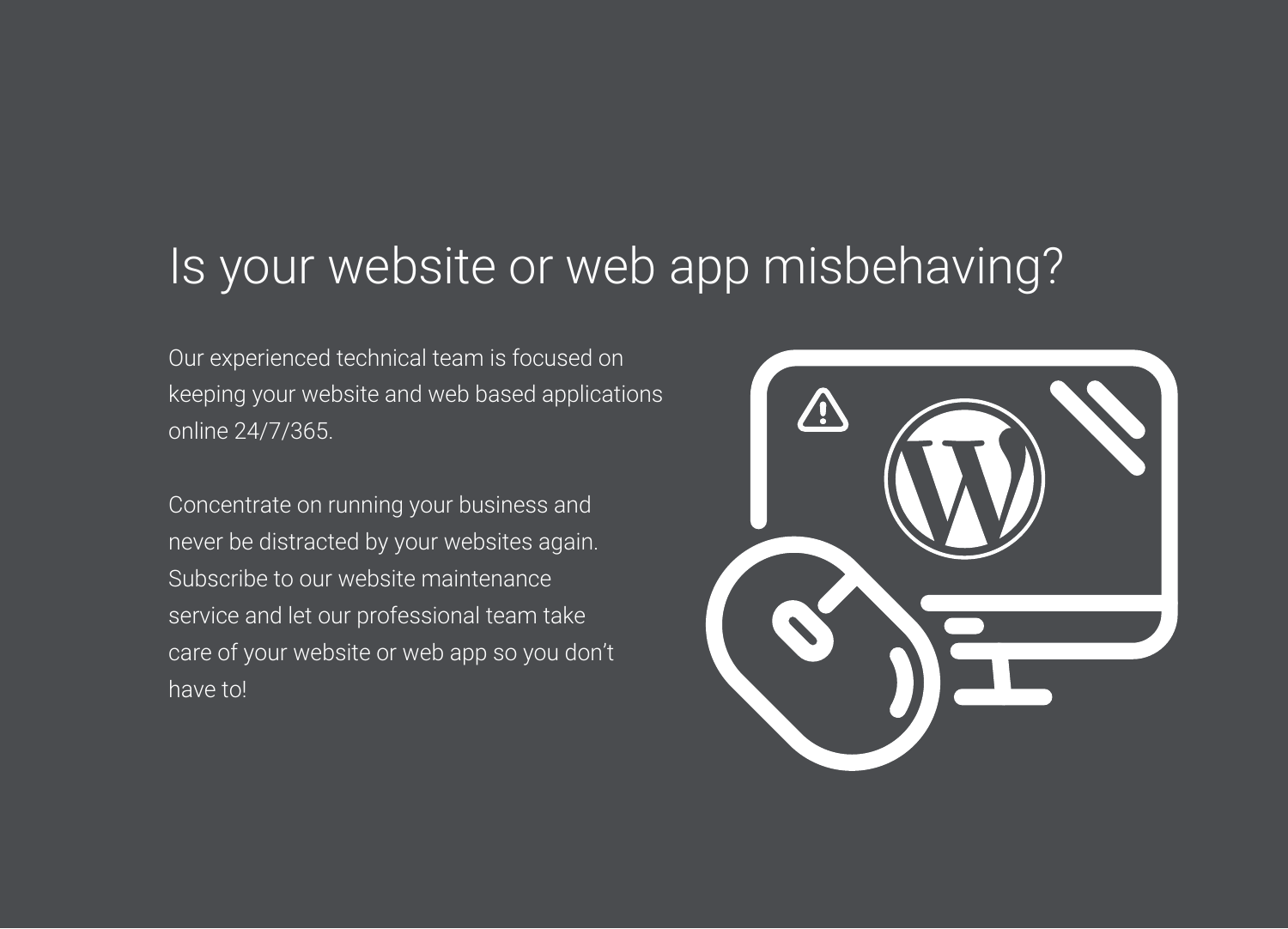## Applications and process automation

How would you like to be able to work from anywhere (well, anywhere with an internet connection) and be able to use any computer you choose as long as it's got a web browser?

Web applications can be as feature rich as traditional desktop applications, the real difference is the time it takes to plan, develop and roll-out the solution.

Whatever you want your application to be - an appointment booking system, a document store, a forum, a consultation portal, an intranet, an extranet... the only limit is your imagination.

- $\checkmark$  Securely access your business data from any internet connected computer or device
- Easier sharing of data between different systems and business locations and home-workers  $\checkmark$
- $\checkmark$  Fast development of new features and customisations, plus lower cost of ownership due to easier development and lower support costs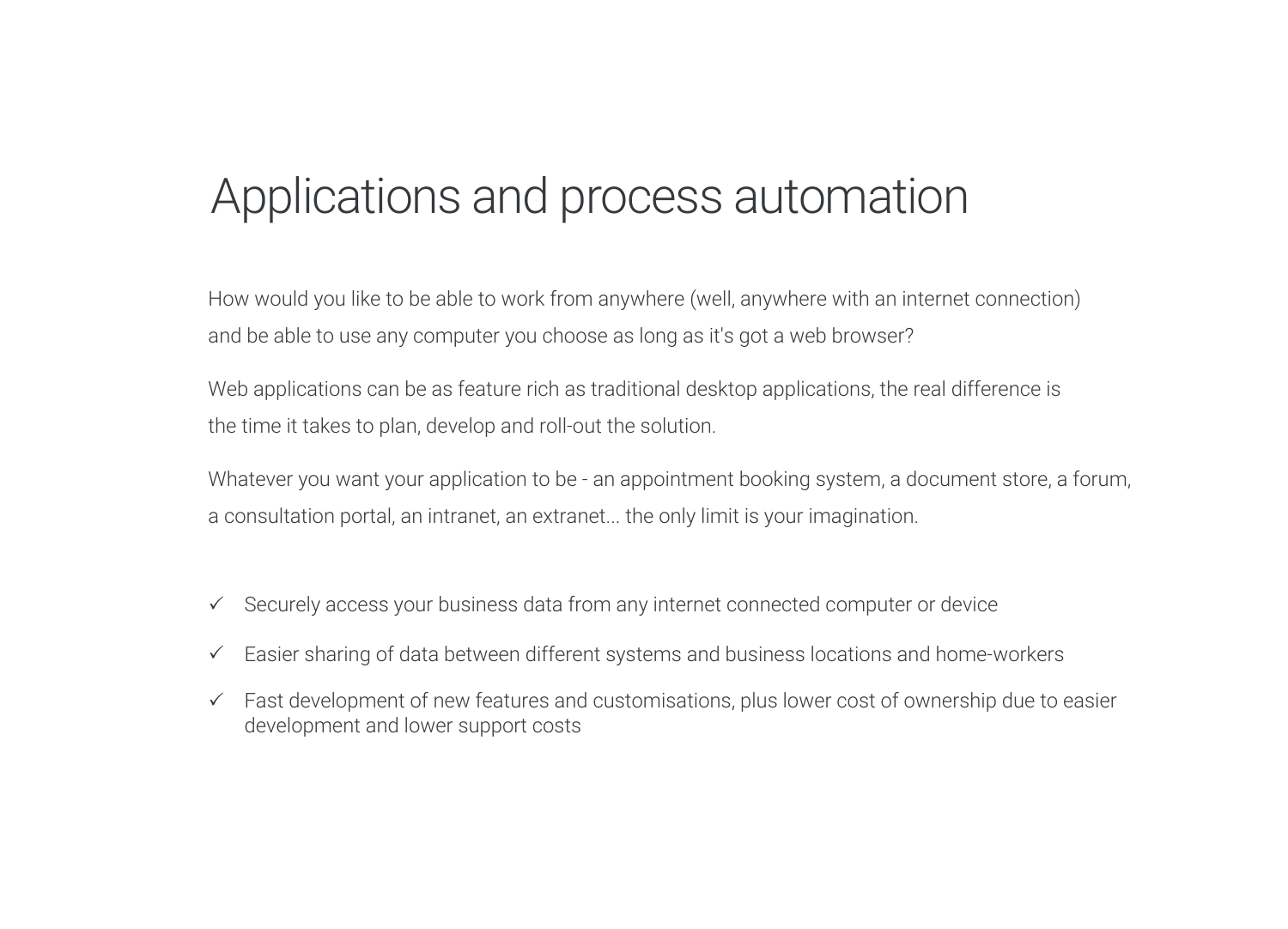## Web applications built with Midas

We have our own custom developed web application framework called Midas. Initially designed to meet our business needs, it's now used as a basis for CRM development. It's used for tasks as wide ranging as customer support email handling and customer information management - right through to to recurring service billing and Direct Debit payment collection. Midas offers a rock solid and proven platform for development of bespoke business systems and database driven applications.

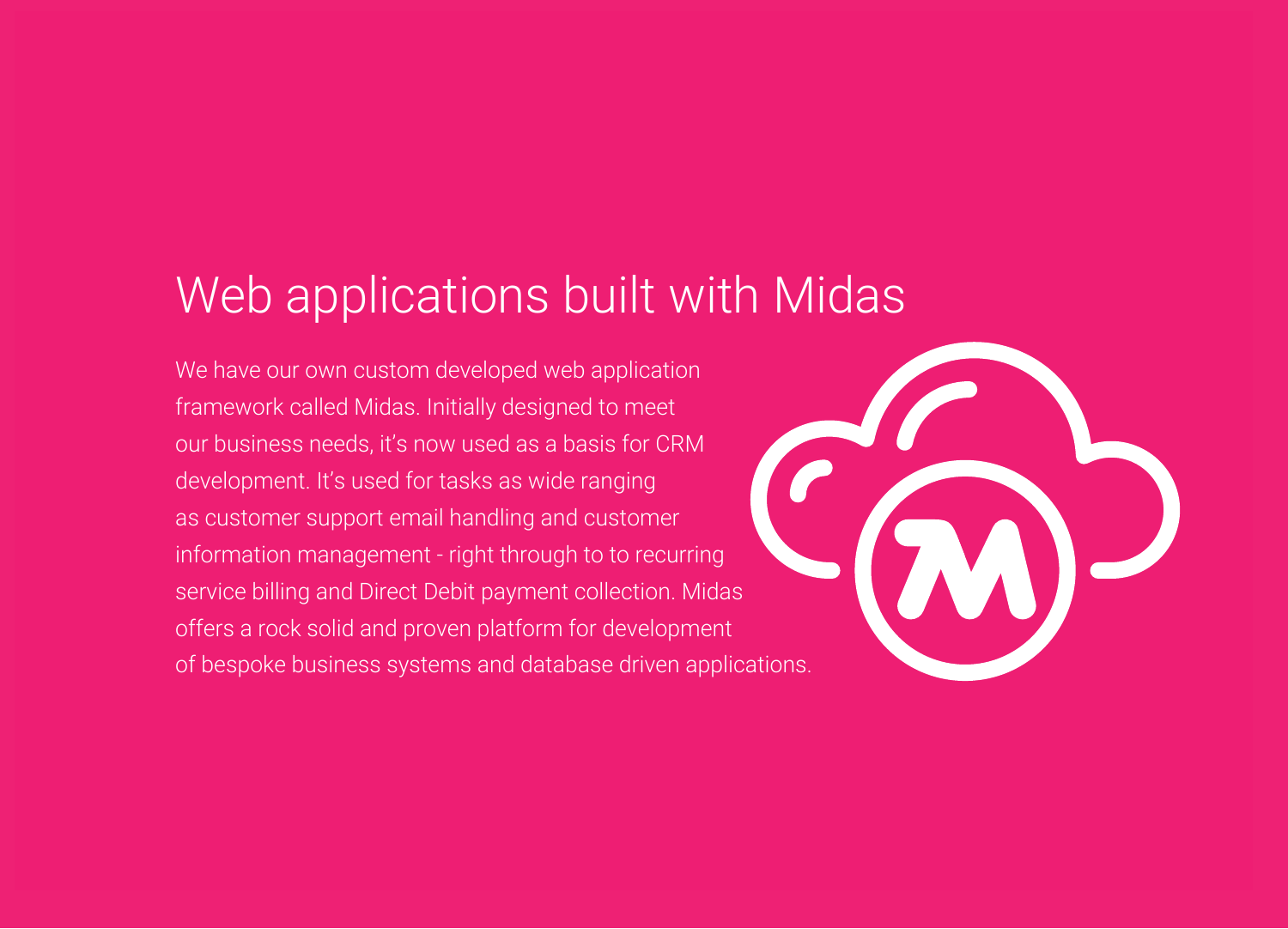# Email & SMS Marketing

#### SMS Marketing

With open rates of over 95% and an average time to open of under 6 seconds, it's easy to see how your business could be missing out by not using text marketing to promote your products and services to your customers and prospective customers. We can even create SMS campaigns that your customers can reply to - right from their SMS app!

#### Email Marketing

Email marketing is a quick and easy way to get your business offers and information in front of your customers. We will discuss your requirements and select a solution partner best suited to your needs with an easy to use interface and we can help you get started by creating email templates and showing you how to create and send your campaigns as well as manage your mailing list.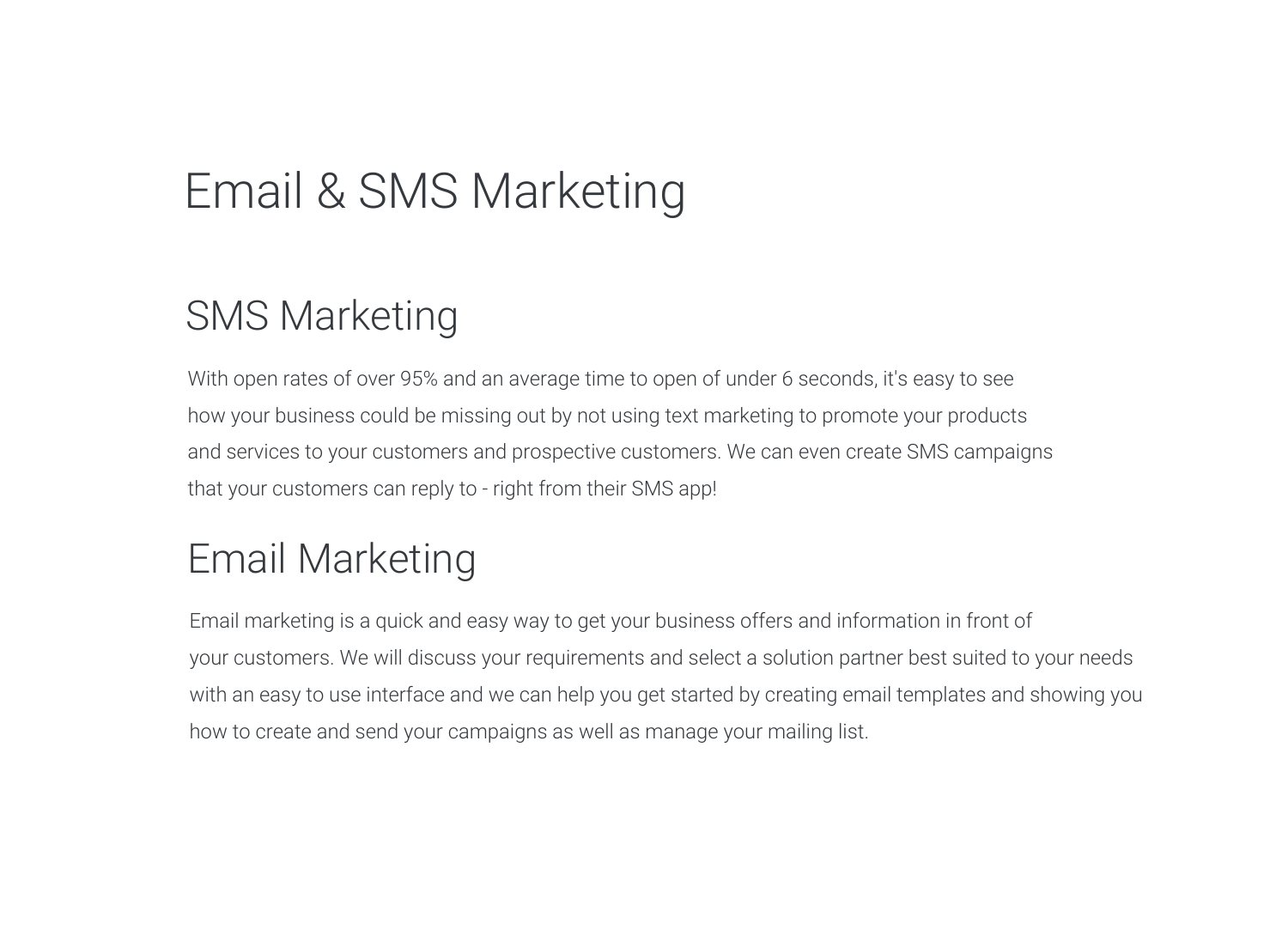# SMS and Email

Communication is key when building customer relationships. We can help you keep up the momentum by creating drip campaigns to keep you connected with your customers.

From the occasional SMS with product information or special offers to regular email newsletters powered by your own blog posts, we can help craft a solution that doesn't require your constant attention and works in the background to maintain contact with your customers.